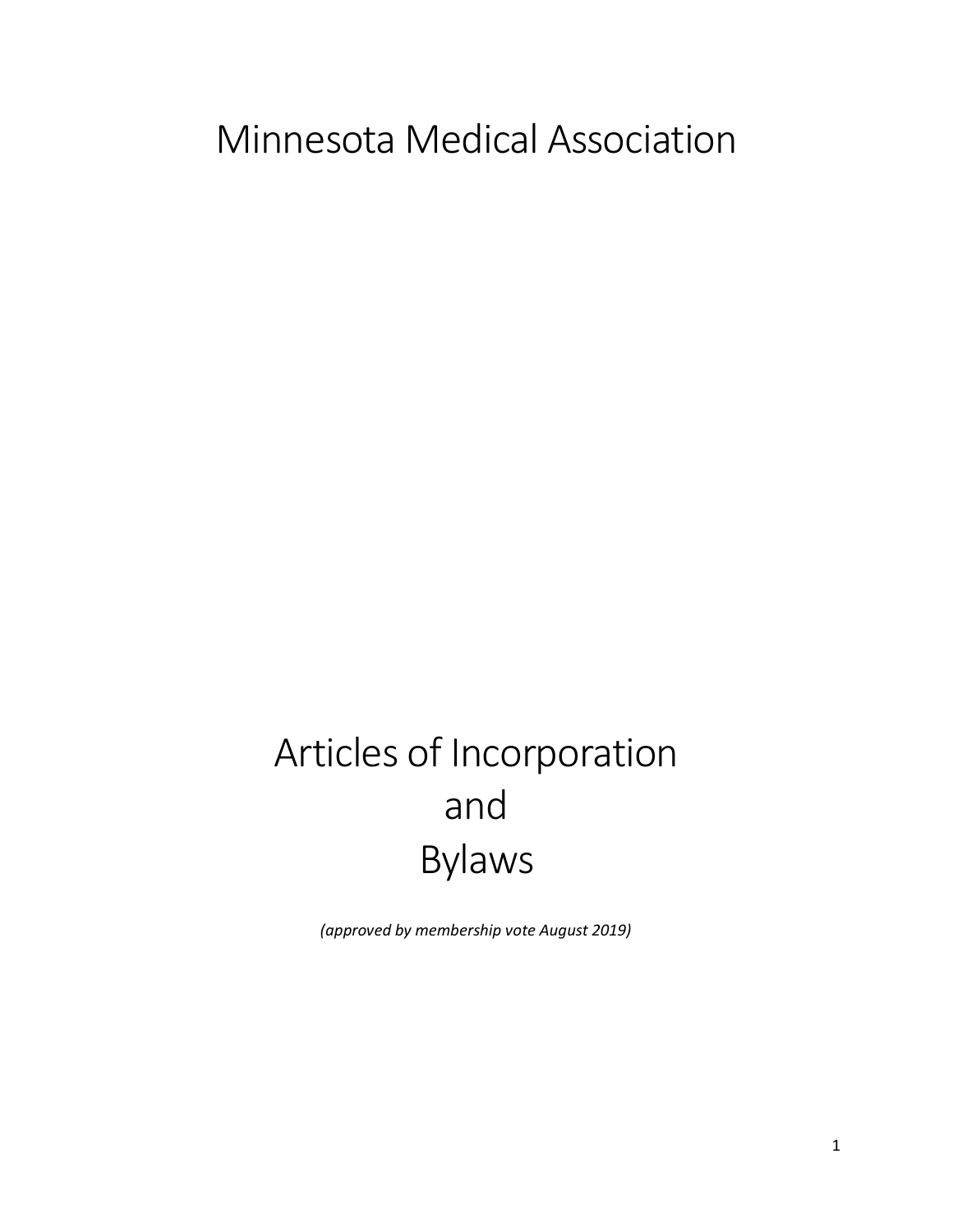# Amended and Restated Articles of Incorporation of Minnesota Medical Association

## ARTICLE I

Corporate Name

The name of this Corporation is Minnesota Medical Association.

## **ARTICLE II**

Registered Office

The location of the Corporation's registered office is 1300 Godward Street NE, Suite 2500, City of Minneapolis, County of Hennepin, State of Minnesota, Zip Code of 55413.

## **ARTICLE III**

Corporate Governance

The Corporation is governed by Chapter 317A of the Minnesota Statutes as now enacted or hereafter amended, supplemented or substituted (the "Minnesota Nonprofit Corporation Act").

# **ARTICLE IV**

#### Corporate Purpose

The Corporation is organized and shall be operated exclusively to support and improve the science and art of medicine, and to advance community welfare, community health and scientific education within the meaning of Section 501(c)(6) of the Internal Revenue Code of 1986, as now enacted or hereafter amended, supplemented or substituted (the "Code"), and in furtherance of such purposes the Corporation may:

- Support rigorous standards for medical education and medical practice in Minnesota;
- Facilitate the exchange of research and information about the practice of medicine or the health of the public;
- Promote high standards of medical and health service in all public programs established for the welfare of the people of Minnesota;
- Bring into one federation all medical professionals in the state of Minnesota and partner with similar societies in other states to send delegates to the American Medical Association;
- Provide advice and assistance to public officials and policymakers in the design and implementation of programs that affect the health of Minnesotans; and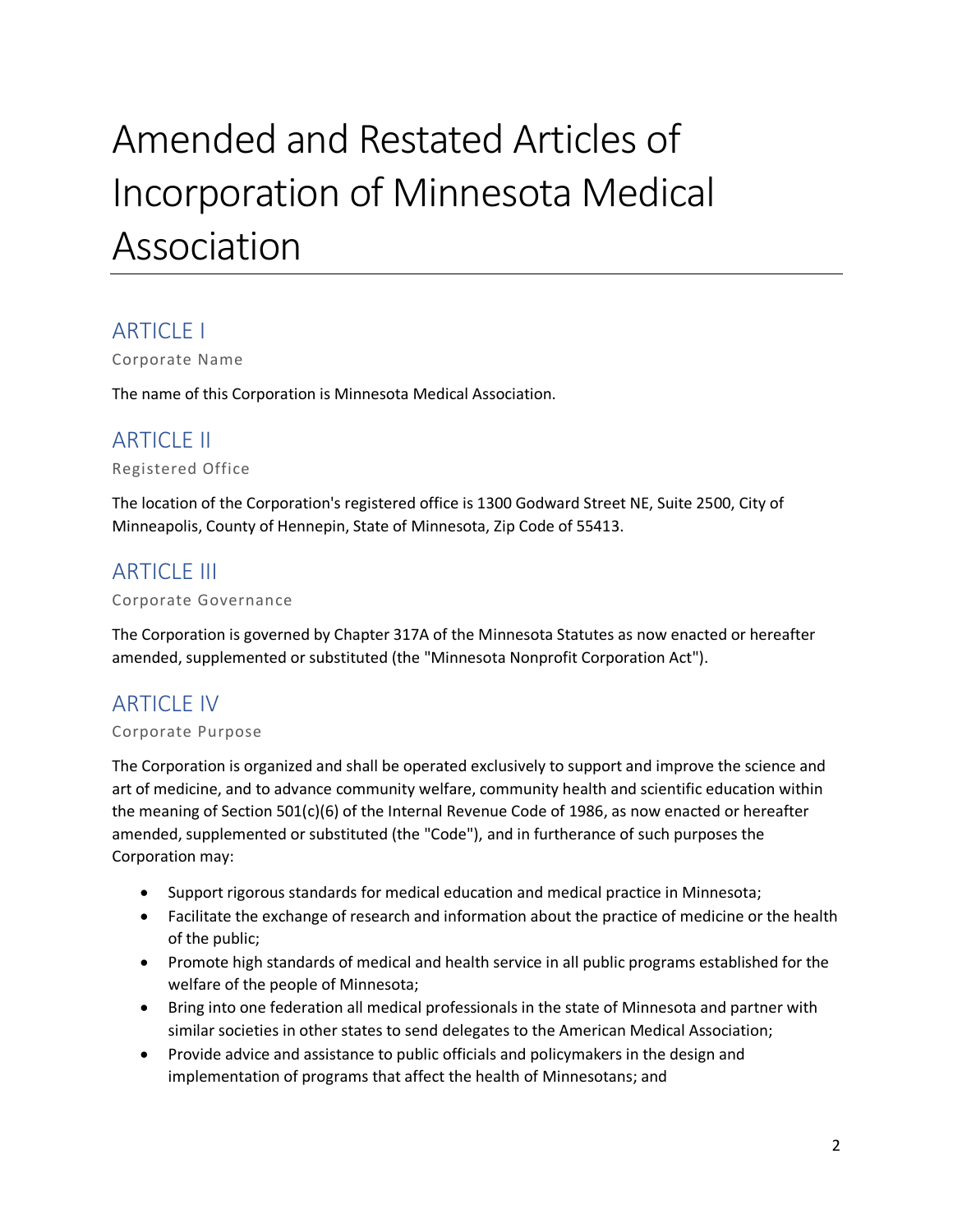• Engage in any lawful programs or activities which are supportive of physicians' professional growth and development, promote the science and art of medicine, or which promote community welfare, community health and medical education.

The Corporation shall have the capacity, authority and powers granted under the Minnesota Nonprofit Corporation Act necessary or proper to accomplish the foregoing purposes.

# ARTICLE V

#### No Profit or Pecuniary Gain

The Corporation is not organized for profit or organized to engage in an activity ordinarily carried on for profit. The Corporation shall not afford pecuniary gain, incidentally or otherwise, to a component medical society, to its members, trustees, officers, or other private persons, and no part of the net earnings of the Corporation shall inure to the benefit of or be distributable to any component medical society, member, trustee, officer, or other private person except that reasonable compensation may be paid for services rendered to or for the Corporation in respect to one or more of its purposes, including services by a component medical society, member, trustee, officer or other private person as such.

### ARTICLE VI

#### Corporate Dissolution

Upon dissolution of the Corporation, assets shall be distributed in a manner required by Section 317A.735 of the Minnesota Nonprofit Corporation Act, provided, however, that in all events the net assets shall be distributed for one or more exempt purposes or to another nonprofit entity.

### ARTICLE VII

Duration

The period of duration of the Corporation's existence shall be perpetual.

## **ARTICLE VIII**

No Capital Stock

The Corporation shall have no capital stock.

## ARTICLE IX

#### Members

The Corporation shall have members which are comprised of classes established pursuant to the Bylaws of the Corporation and hold such rights and preferences for such period of time as authorized by the Bylaws of the Corporation. Members shall pay dues and fulfill eligibility requirements pursuant to the Bylaws of the Corporation. Members of the Corporation, are not, as such, personally liable for the acts, debts, liabilities, or obligations of the Corporation.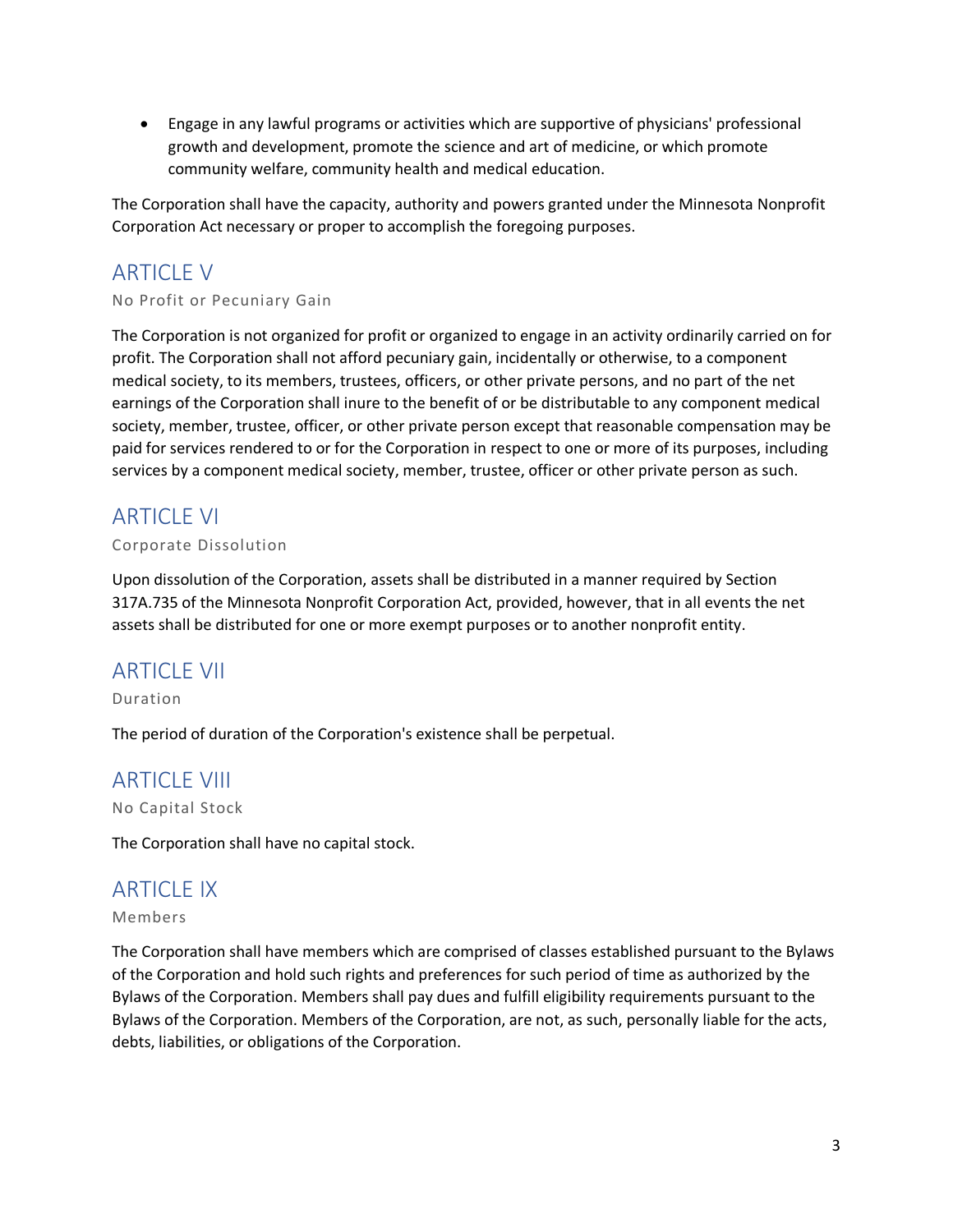# **ARTICLE X**

#### Trustees

Management of the business and affairs of the Corporation shall be vested in its Board of Trustees which shall be comprised of natural persons. The members of the Board of Trustees of the Corporation shall serve until their respective successors shall have been elected and qualified, or until the earlier death, resignation, removal or disqualification of the trustees. Any action, other than an action requiring member approval, may be taken by written or electronic action signed or consented to by the number of trustees that would be required to take the same action at a meeting of the Board of Trustees at which all trustees were present.

## ARTICLE XI

#### Trustee Committees

The Board of Trustees may establish committees with rules of procedure as provided pursuant to the Bylaws of the Corporation. Any action of a committee, other than an action requiring member approval, may be taken by written or electronic action signed or consented to by the number of committee members that would be required to take the same action at a meeting of the committee at which all committee members were present.

### **ARTICLE XII**

#### Bylaws

The power to adopt, amend or repeal the Bylaws of the Corporation is vested in the membership of the Corporation pursuant to the Bylaws of the Corporation.

## ARTICLE XIII

#### Amendment of Articles

Amendments to the Articles of Incorporation must be approved by a majority vote of the Board of Trustees and approved by the membership according to procedures adopted by the Board of Trustees.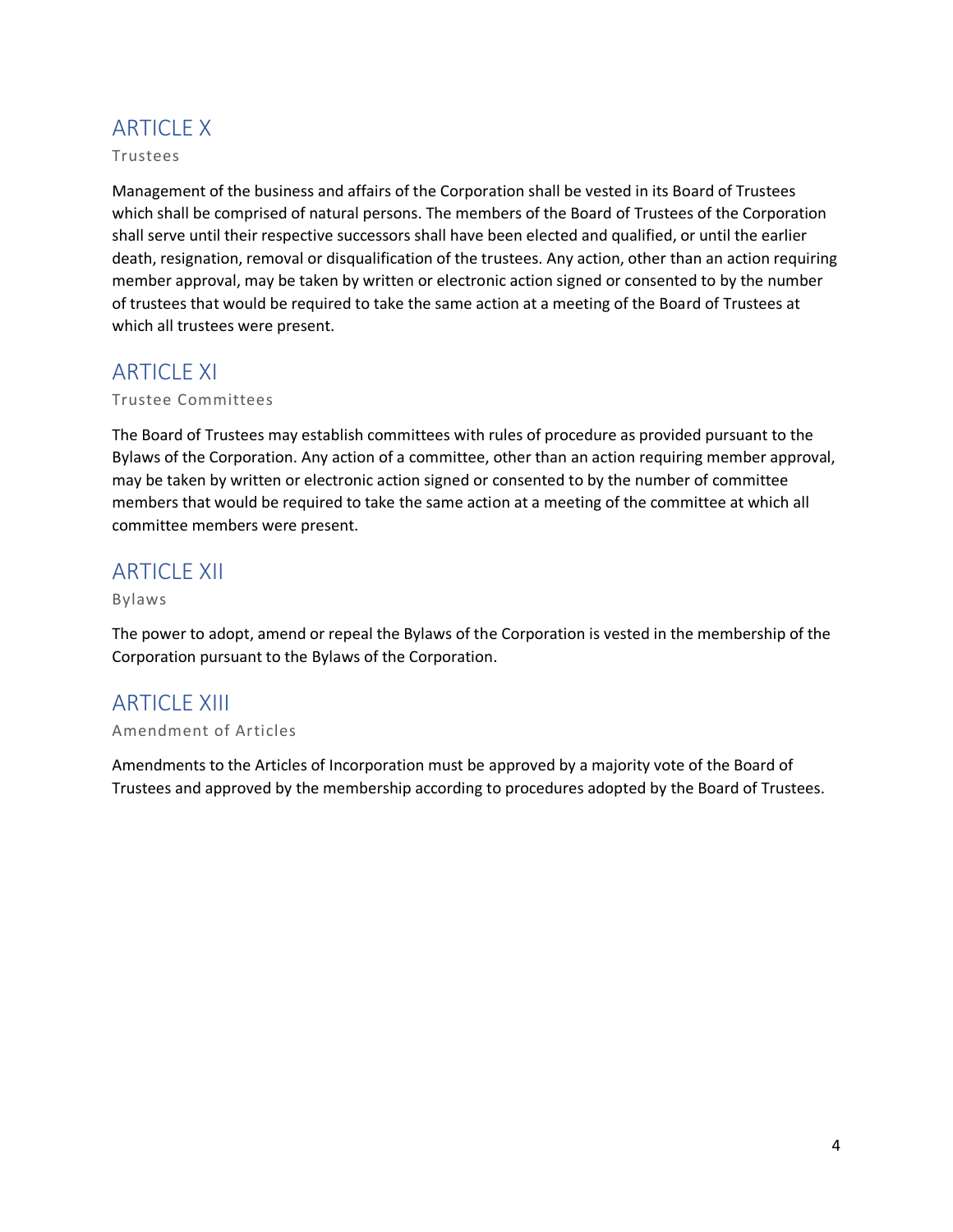# MINNESOTA MEDICAL ASSOCIATION BYLAWS

## Section 1: Membership and Dues

- a) **Limitation.** Membership in the Minnesota Medical Association (the "Association" or "MMA") is limited to individuals agreeing to comply with and be bound by all the provisions of the Articles of Incorporation and Bylaws of the Association; the Association Code of Conduct; the Constitution and Bylaws of the American Medical Association (the "AMA"); and the Principles of Medical Ethics of the American Medical Association.
- b) **Eligibility.** An individual is eligible to become a member who is:
	- 1) Licensed to practice medicine or osteopathy in the State of Minnesota, any other state, the District of Columbia, Puerto Rico, Guam or the United States Virgin Islands;
	- 2) A graduate of an accredited United States or Canadian medical or osteopathic school or an institution recognized as equivalent by the Minnesota Board of Medical Practice and who is not engaged in an activity which requires medical licensure;
	- 3) Engaged in a resident or fellow program approved by the Accreditation Council for Graduate Medical Education; or
	- 4) Enrolled in and actively pursuing an approved course of study within the State of Minnesota leading to the degree of Doctor of Medicine or Osteopathy.

An individual is ineligible for membership if that individual's Minnesota medical license is currently suspended or has previously been revoked, unless the Board approves the individual's membership by a majority vote.

- c) **Membership Classification.** Each member of the MMA shall belong to a membership class. Membership classes shall be determined by the Board of Trustees ("Board") and shall be used to establish dues rates and assessments.
- d) **Annual Dues Rate.** The Board shall establish dues, exemptions from dues, and assessments for all classifications of membership. The Board may establish an administrative service fee for members exempt from dues.

## Section 2: Component Medical Societies

- a) **Authorization to Organize.** The members of the Association, except at-large members as defined by Section 2(e), shall be organized into component medical societies ("societies") chartered by the Association. Not more than one society shall be chartered to operate in any county except in a county so large in area as to make it impractical for one society to operate. Each society will be assigned to a trustee district. No single society may be part of more than one trustee district. The territorial jurisdiction of each society shall be determined by the Board and set forth in the charter issued to it by the Association.
- b) **Charter Qualifications.** Any society that has adopted principles of organization that are not in conflict with the Articles of Incorporation and the Bylaws of the Association may become a chartered society. Charters are issued by the Board and signed by the President of the Association.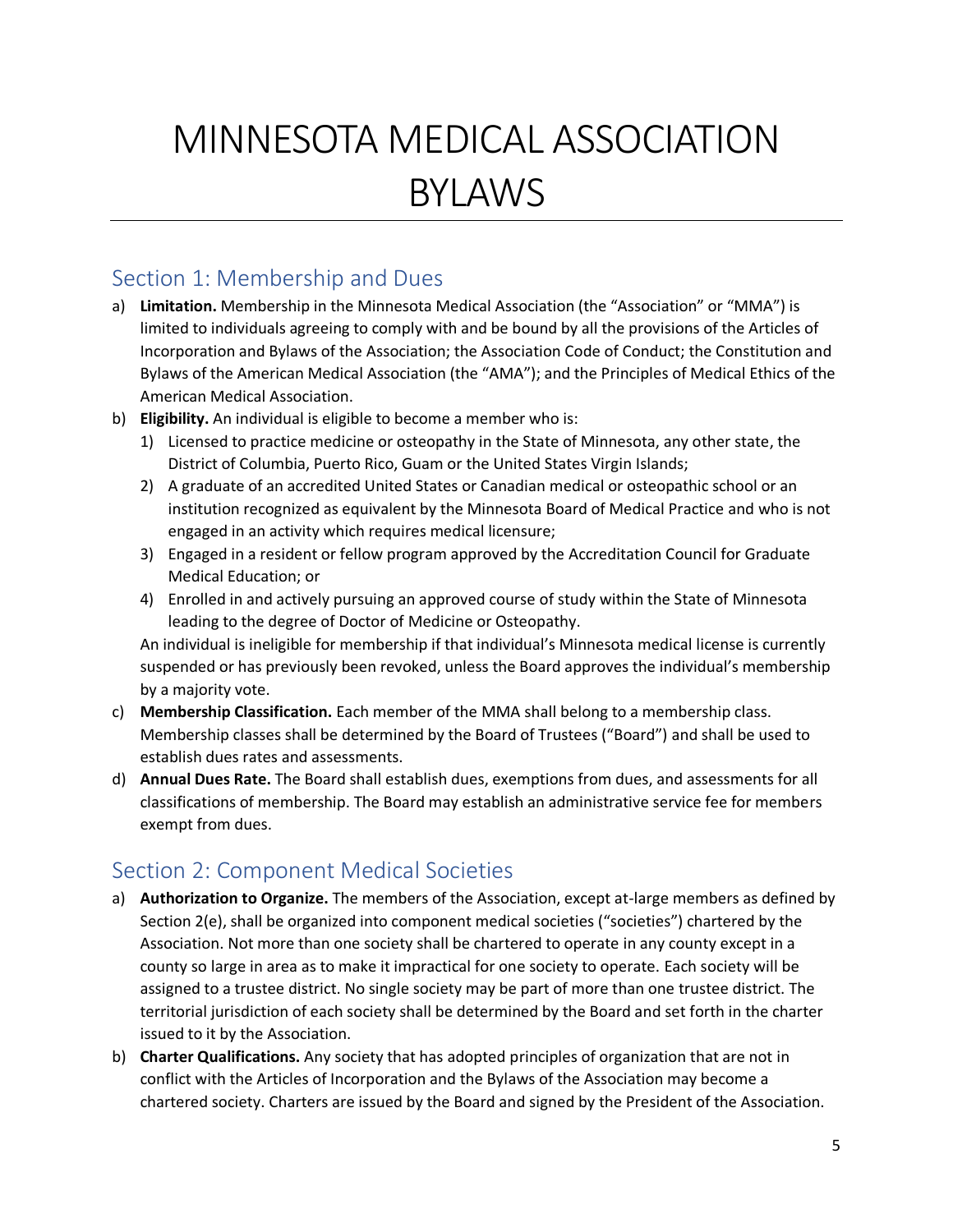Each charter shall include a definition of the geographic boundaries of the component society. No society is bound to carry out any policy or recommendation of the Association not consistent with the Association Articles of Incorporation and the Bylaws. Consistent with state law, a society shall indemnify against all costs and expenses in connection with or arising out of any action, suit or proceeding in which a member may be involved.

- c) **Revocation of Charter and Consolidation**. Any charter issued to a society may be revoked by the Board if the society acts in violation of the Association Articles of Incorporation or Bylaws. If the Board finds that any society is not functioning effectively, the Board may consolidate that society into any physically contiguous society.
- d) **Unified Membership**. A person applying for membership in a geographic area where a component society exists must concurrently apply for the same class of membership in the Association. Membership in the Association may not be discontinued unless membership in the society is also discontinued. Application to a component medical society may be made as follows:
	- 1) If a member's residence and principal office are in one society's jurisdiction, the member must elect that society. If a member's residence and principal office are in different jurisdictions, membership may be elected in either jurisdiction.
	- 2) A medical student may join a society with jurisdiction over the area in which the medical student's residence is located or the area in which the school is located.
	- 3) A resident may join a society with jurisdiction over the area in which the physician's residence is located or the area in which the hospital or primary training facility is located.
	- 4) A member who moves to a different society jurisdiction may elect to maintain membership in the society to which the member belonged prior to moving or may transfer membership to the society of the jurisdiction to which the member has moved. For members who transfer their membership from one component medical society to another, the membership shall be reciprocal for that calendar year and no additional dues shall be assessed provided that full dues have been received prior to the transfer.
- e) **At-Large Membership**. Those members who meet the eligibility requirements in Section 1 and either reside or work outside of Minnesota or reside in a geographic area in Minnesota where a component society does not exist may apply for an at-large membership. A person who resides in a geographic area in Minnesota where a component society does not exist may choose to become an at-large member or become a member of a component society contiguous with the county of residence or the principal office of the member. The decision to become or remain an at-large member is made on an annual basis.
- f) **Scope of Organization**. Each society shall generally direct the affairs of the profession in its county or district; further the purposes of the Association; and foster membership in the Association.
- g) **Membership Qualifications**. Except for at-large Members, a society may judge the qualifications of its own applicants, but ample opportunity to become a member of the Association shall be given to every physician in the county or district who is eligible for Association membership. The MMA shall judge the qualifications of applicants for at-large membership.
- h) **Dues Processing**. Each society collecting Association dues shall forward the dues of its members to the Association. Component medical societies may contract with the Association to bill its members and collect dues and assessments on its behalf.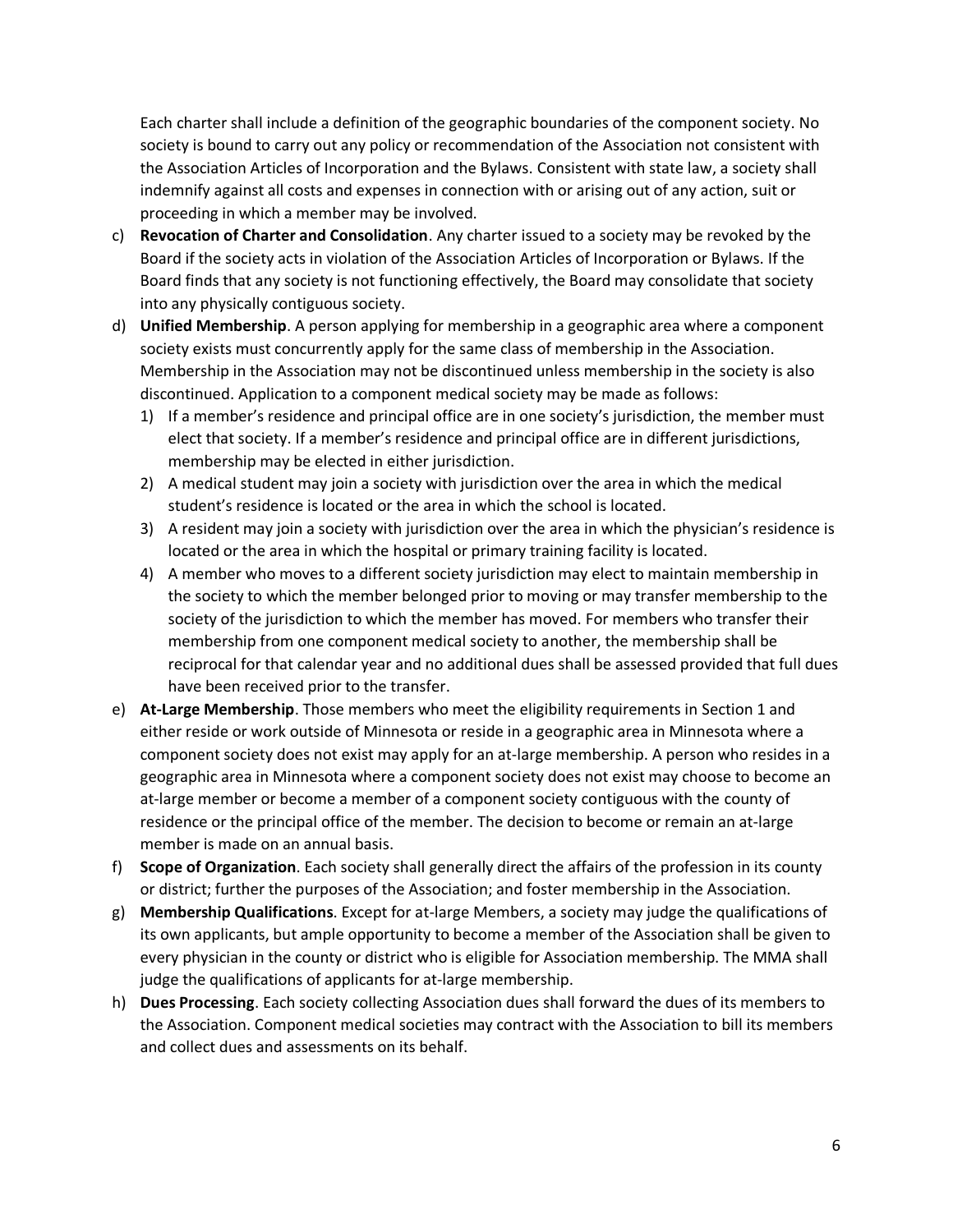i) **Suspension**. A society that fails to forward to the Association the dues of its members as required shall be suspended and none of its members shall be permitted to participate in any of the business proceedings of the Association until the requirements have been met.

# Section 3: Termination of Membership

- a) **Resignation**. A member may resign at any time by giving written notice of such resignation to the Board or a staff member. Resignation is effective without acceptance when the notice is given, unless a later effective time is specified in the notice. A member's resignation does not relieve them from any existing obligations to the Association, such as dues, assessments, fees, or charges for goods or services.
- b) **Automatic Suspension**. The following occurrences shall result in automatic suspension of membership without right to a hearing:
	- 1) Dues Delinquency. Any member delinquent in dues or special assessments shall be suspended from membership. The member may be reinstated if dues and assessments for the year in which the suspension occurred are paid in full.
	- 2) License Revocation. Any member whose Minnesota license is revoked shall thereupon cease to be a member of the Association.
	- 3) Concurrent Membership. Any member, other than an at-large member, who ceases to be a member of a component society shall cease to be a member of the Association for the same period of time.
- c) **Discretionary Action**. Consistent with state law and Association policy, membership may be denied, revoked, or restricted by action of the Board and shall be binding upon the component societies. Members are expected to comply with the Association Code of Conduct. Failure to do so may result in suspension, restriction, or revocation of membership.

# Section 4: Nominations, Elections and Appointments

- a) **Election by Membership**. The membership shall elect each AMA Delegate, AMA Alternate Delegate, the President-Elect, and Trustee, except the Trustee appointed by the Policy Council.
- b) **Nominations**. Nominations for all offices shall be submitted in accordance with procedures developed by the Nominating and Leadership Development Committee. A society may place on the ballot a nominee for Trustee from the society's trustee district if the board currently has no Trustee from that district.
- c) **Eligibility**. Each nominee must be a member of the MMA. Each nominee for AMA Delegate or AMA Alternate Delegate must also be a member of the AMA. Each nominee and Trustee must possess necessary competencies that are established, periodically reviewed, and adjusted as needed by the Board. With the exception of the positions of President-Elect, President, and Immediate Past President, no member may be nominated or elected to serve concurrently as a voting member of the Board and as a member of the AMA delegation.
- d) **Ballots**. Voting shall take place by electronic ballot with nominees listed alphabetically and designated as incumbents as applicable.
- e) **Voting**. A plurality of the vote cast is required to elect a nominee.
- f) **Policy Council Appointment**. The Policy Council shall appoint one of its members to serve as a voting member of the Board.
- g) **Terms of Office**. The following terms of office and term limitations apply: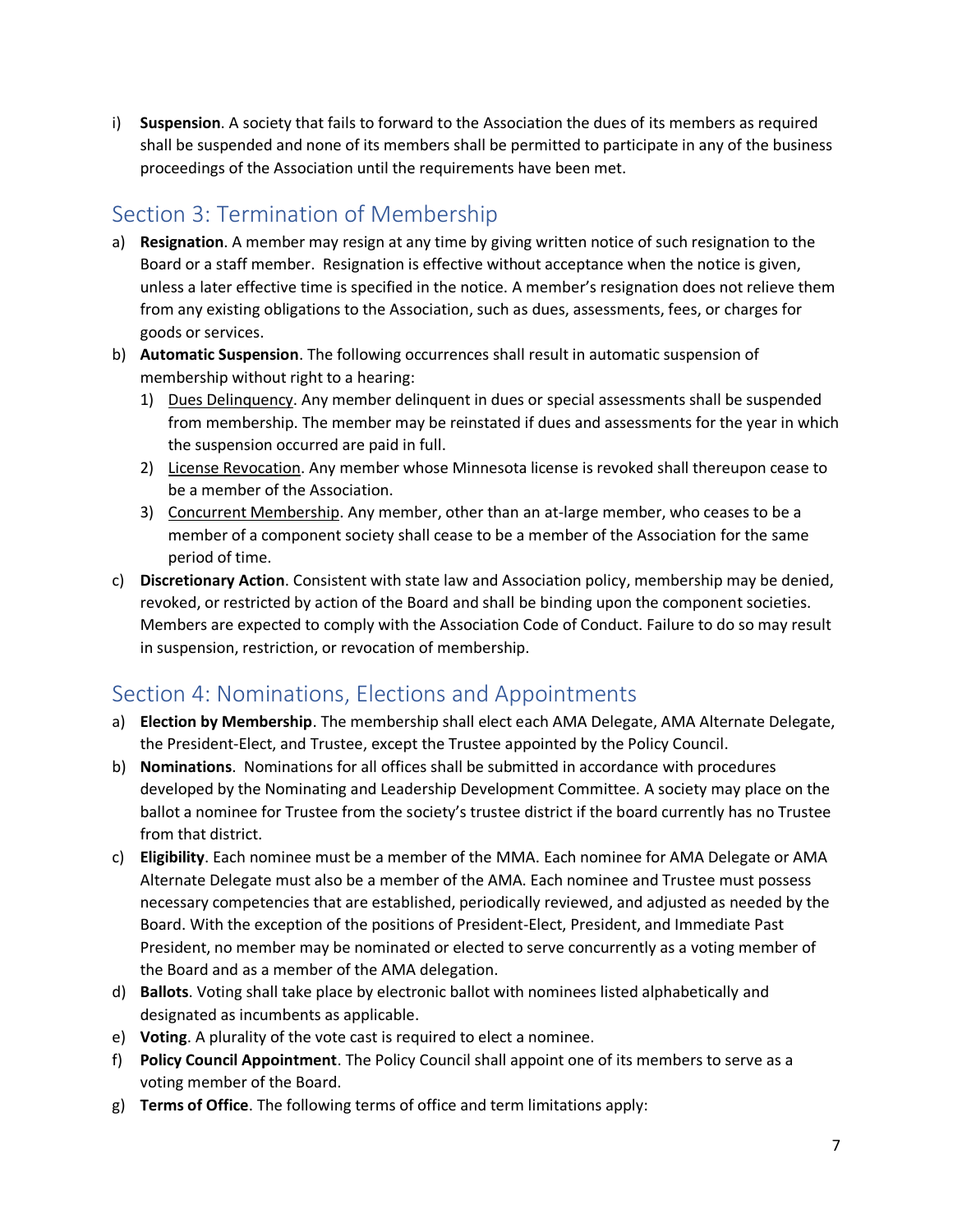- 1) President-Elect, President, and Immediate Past President. Terms of office for the President-Elect, President, and Immediate Past President begin on October 1 and end on September 30. The President-Elect shall serve as President-Elect for a period of one year, at which point the President-Elect shall become President. The President shall serve for a period of one year, at which time the President shall become Immediate Past President and serve as such for a period of one year.
- 2) Trustee. Terms of office for each Trustee begin on October 1 and end on September 30. Each Trustee, other than ex-officio Trustees, the Resident/Fellow Trustee, the Policy Councilappointed Trustee, and the Medical Student Trustee, shall serve for a term of three years with a maximum of three terms, not including election or appointment to fill a vacancy. The Medical Student Trustee may serve one, two-year term. The Medical Student Trustee must be enrolled in medical school for the entirety of the term, except that the Medical Student Trustee may complete a term if the medical student graduates during the second year of a term. The term for the Resident/Fellow Trustee is two years with a maximum of two terms. The Resident/Fellow trustee must be a resident/fellow for the entirety of the term, except that the Resident/Fellow Trustee may complete a term if the resident/fellow finishes a residency or fellowship during the second year of a term. Terms of Trustees will be arranged so that, as nearly as possible, onethird shall be elected each year. A Trustee appointed by the Policy Council may serve a maximum of one, three-year term.
- 3) AMA Delegate and AMA Alternate Delegate. Each AMA Delegate and AMA Alternate Delegate shall serve for a term of three (3) years beginning on January 1 and ending on December 31. No individual shall serve more than a maximum of 18 years on the delegation..
- h) **Removal from Office**. An AMA Delegate, AMA Alternate Delegate, President-Elect, President, Immediate Past President, Trustee, or any Policy Council member may be removed from office by affirmative vote of two-thirds of the voting members of the Board.
- i) **AMA Delegation Reduction**. If the allotted number of Minnesota AMA delegates is decreased, the reduction in delegates and alternate delegates shall be determined based on seniority. Seniority shall be determined by year of election. Should more than one AMA Delegate or AMA Alternate Delegate have equal seniority, seniority shall be determined by lot under the supervision of the MMA Board Chair. The least senior AMA Delegate that loses their position shall become an Alternate Delegate, with the least senior Alternate Delegate relinquishing their position on the delegation. An Alternate Delegate who loses their position shall be considered by the Nominating and Leadership Development Committee for nomination at the next election cycle.

## Section 5: Officers

- a) **Delineation**. The Officers of the Association shall consist of a President, President-Elect, Chair of the Board, Secretary-Treasurer and the Immediate Past-President. No person shall be elected to the office of President-Elect who has not been a member of the Association for at least two years prior to election. No officer shall serve more than 12 years in any single office, not including election or appointment to fill a vacancy.
- b) **Duties of the President**. The President shall deliver an address at the Annual Meeting of the Association and perform such other duties as may be delegated by the Board, including presiding at meetings of the Board in the absence of the Chair.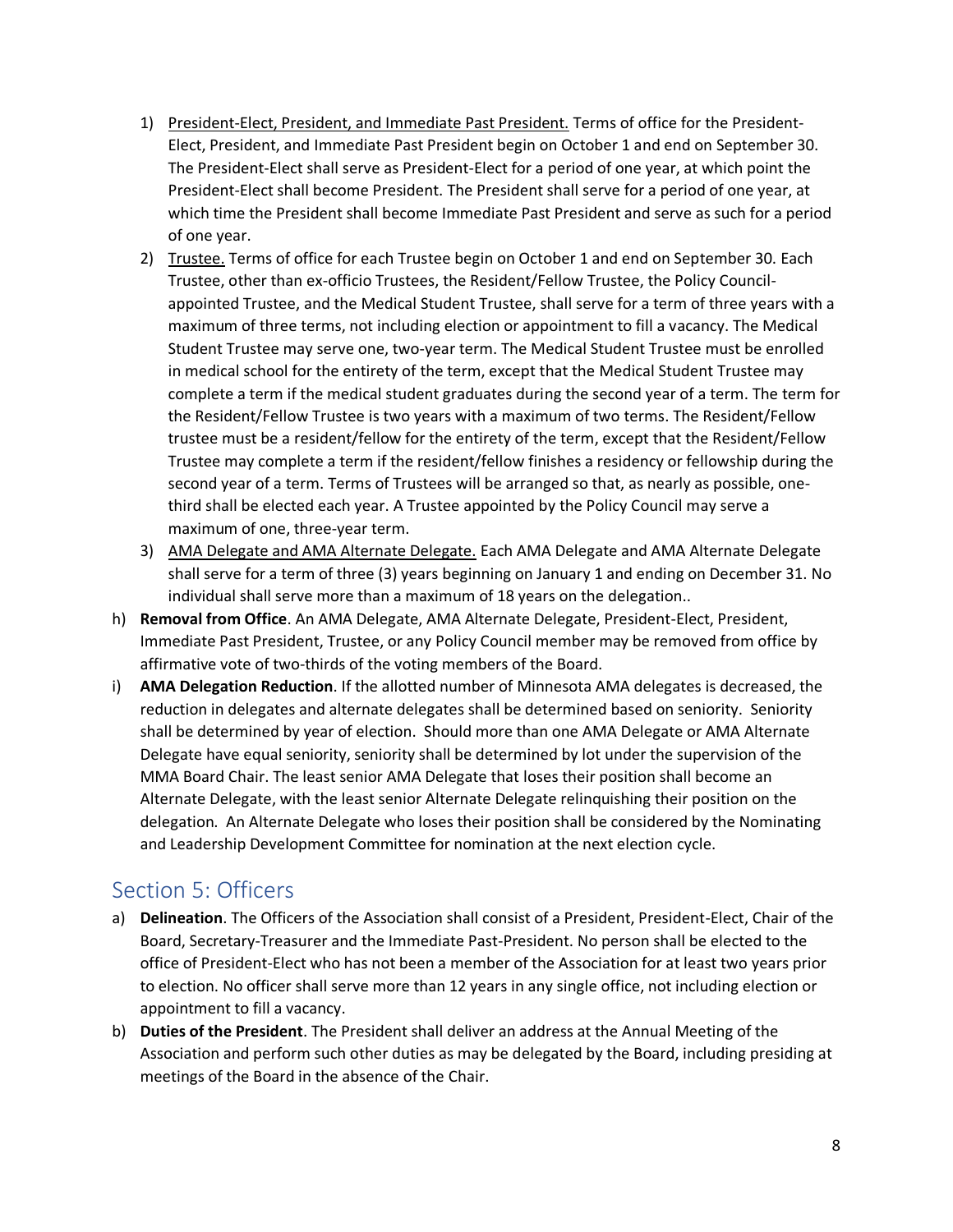- c) **Duties of the President-Elect**. The President-Elect shall assume the office of President in the event the President is unable to complete a term and shall continue as President through the term to which previously elected.
- d) **Duties of the Chair**. The Chair of the Board shall be responsible for the administration of the Board, preside at all Board meetings and perform such other duties as may be conferred upon them by the Board.
- e) **Duties of the Secretary-Treasurer**. The Secretary-Treasurer shall, through the chief executive officer, maintain records of the official business of the Association and a record of all proceedings of the Board. The Secretary-Treasurer shall, through the chief executive officer, receive and disburse funds authorized by the Board and report receipts and expenditures of the Association annually to the members.
- f) **Duties of the Immediate Past-President**. The Immediate Past-President shall serve as Chair of the Nominating and Leadership Development Committee and/or perform other duties as assigned by the Board.
- g) **Chief Executive Officer Responsibilities**. The chief executive officer, whose title shall be determined from time to time, shall be employed by the Board. Under the direction of the Board, the chief executive officer shall be responsible for the general administration of the affairs of the Association and shall perform all duties incidental to this office.
- h) **Incapacity or Vacancy of Office**. In the event the Chair is unable to perform the duties of the office, the President shall serve until the Chair resumes the duties or is succeeded by a new Chair elected by the Board.

## Section 6: Board of Trustees

- a) **Responsibility and Authority**. The affairs of the Association shall be managed by a Board of Directors which shall be known as the Board of Trustees ("Board"). It shall have authority to develop the budget, set dues level assessments and other charges payable by members of the Association, and perform all acts and functions that are not inconsistent with the Articles of Incorporation and Bylaws.
- b) **Size and Composition of the Board**.
	- 1) Voting members. The Board shall consist of 16 voting members who meet the eligibility criteria established in Section  $4(c)$ . The voting members shall be comprised of 10 members elected by the membership; one member elected by the membership who is a medical student; one member elected by the membership who is a resident or fellow; one member appointed by the Policy Council; and the President, the President-Elect, and the Immediate Past President.
	- 2) Ex-Officio Members. The chair of the AMA delegation and the MMA Chief Executive Officer shall be ex-officio members of the Board, but without the right to vote. Any member of the Association elected to serve as President, President-Elect, Immediate Past-President, Secretary-Treasurer, Vice-Speaker, Speaker or Trustee of the American Medical Association will be an exofficio member of the Board, but without the right to vote.
- c) **Geographic Distribution**. The Board shall have at least one voting member from each trustee district and no more than 50 percent of the voting members from any one trustee district.
- d) **Board Chair and Secretary Treasurer**. No later than July 1, the Board shall open nominations for Chair and Secretary-Treasurer to all voting members of the Board. The Board shall elect from among its elected members a Chair of the Board and a Secretary-Treasurer to serve a one-year term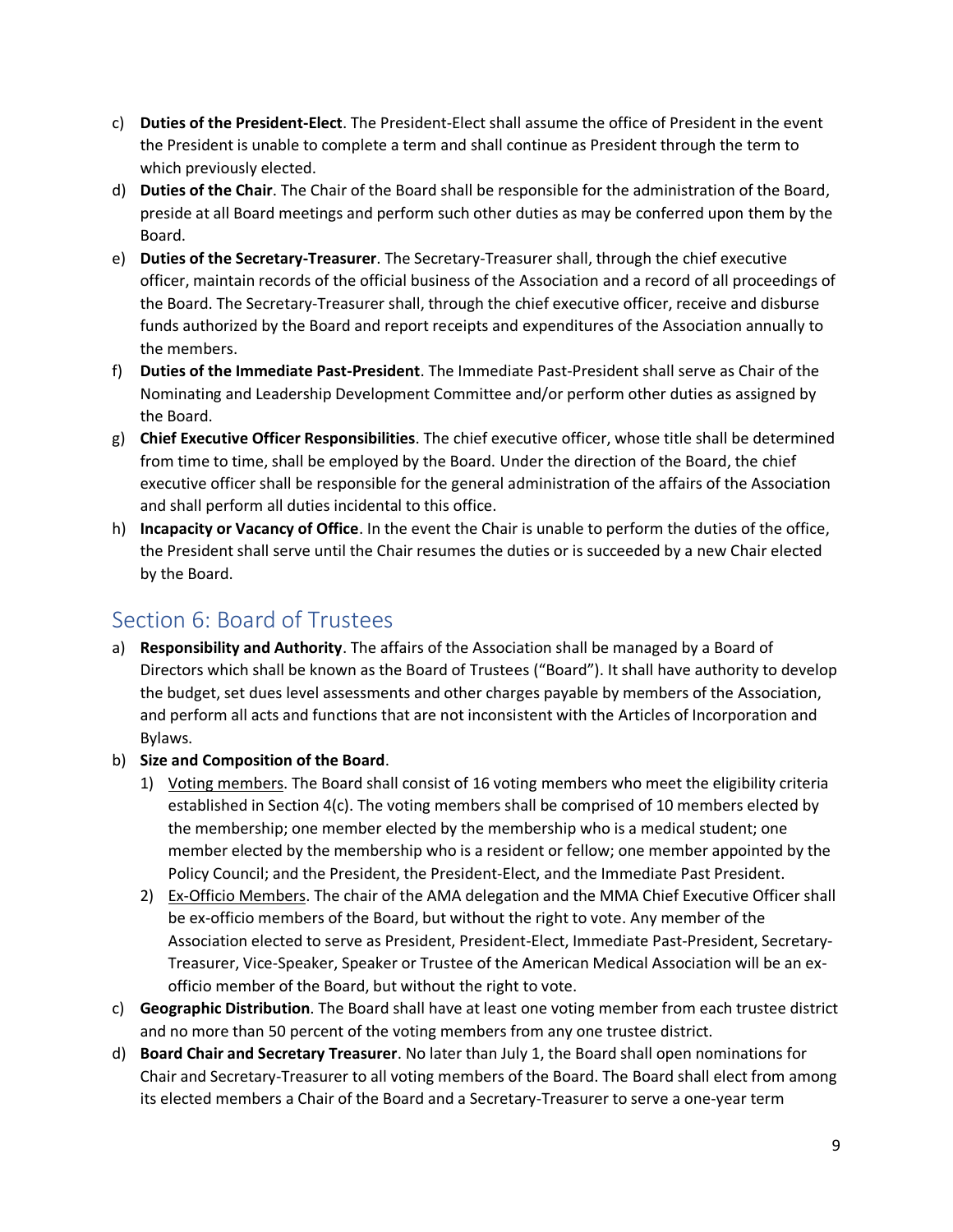commencing October 1. The Chair of the Board or the Secretary-Treasurer may be removed from the office of Chair or Secretary-Treasurer by affirmative vote of a majority of the voting members of the Board.

- e) **Meetings**. The Board shall meet at the call of the Chair. Special meetings of the Board may be held at such times as the Chair may determine, or upon the written request of any three Trustees. Notice of meetings shall be provided consistent with Section 6(p).
- f) **Quorum**. A quorum consists of a majority of the voting members of the Board, provided that if a vacancy exists by reason of death, resignation or other, a majority of the remaining Trustees shall constitute a quorum for the purpose of filling such vacancy. If a quorum is present when a duly called or held meeting is convened, the members present and entitled to vote may continue to transact business until adjournment, even though the withdrawal of members originally present leaves less than the proportion or number otherwise required for a quorum.
- g) **Majority Vote.** Except as otherwise provided, all questions at a duly held meeting shall be decided by a majority vote of the members with voting rights present and entitled to vote at the meeting.
- h) **Executive Session**. The Board may, by order of the Chair or by the vote of a majority of its voting members present, declare an executive session. The executive session is open to only the voting members and others as may be invited to remain by the Chair or by a majority of its voting members.
- i) **Incapacity or Vacancy of Office**. If a vacancy occurs in the office of Trustee, AMA Delegate or AMA Alternate Delegate by reason of death, resignation or otherwise, the Board may fill such vacancy for a period ending at the expiration of the term of the office.
- j) **Staff Employment**. The Board shall have authority to employ such persons, including a chief executive officer whose title shall be determined from time to time by the Board, as it deems necessary to carry out the work of the Association
- k) **Association Publications**. The Board shall provide and have responsibility for the publication and distribution of the Association's publications.
- l) **Execution of Contracts**. The Board shall have a written procedure for the execution of contracts specifying who is required to sign these contracts and what types of assets may be sold, transferred or assigned.
- m) **Action Without Meeting**. Any action required or permitted to be taken at a meeting of the Board may be taken without a meeting by written or electronic action signed or consented to by the number of Trustees that would be required to take the same action at a meeting of the Board at which all Trustees were present.
- n) **Meetings Conducted Through Electronic Communication**. The Board may specify that a meeting will be conducted through one or more means of remote communication, provided that notice and quorum requirements are met. Participation in a meeting through a form of remote communication that is authorized by the Board constitutes personal presence at a meeting.
- o) **Electronic Communications**. Authenticated electronic communications that satisfy the requirements of this Section may legally satisfy written record and signature requirements necessary for valid records, signatures, and contracts. Authenticated electronic communications are those communications that set forth information from which the Association can reasonably conclude that the communication was sent by the purported sender and are delivered to the principal place of business of the Association, or to an officer or agent of the Association who is authorized by the Association to receive the communication.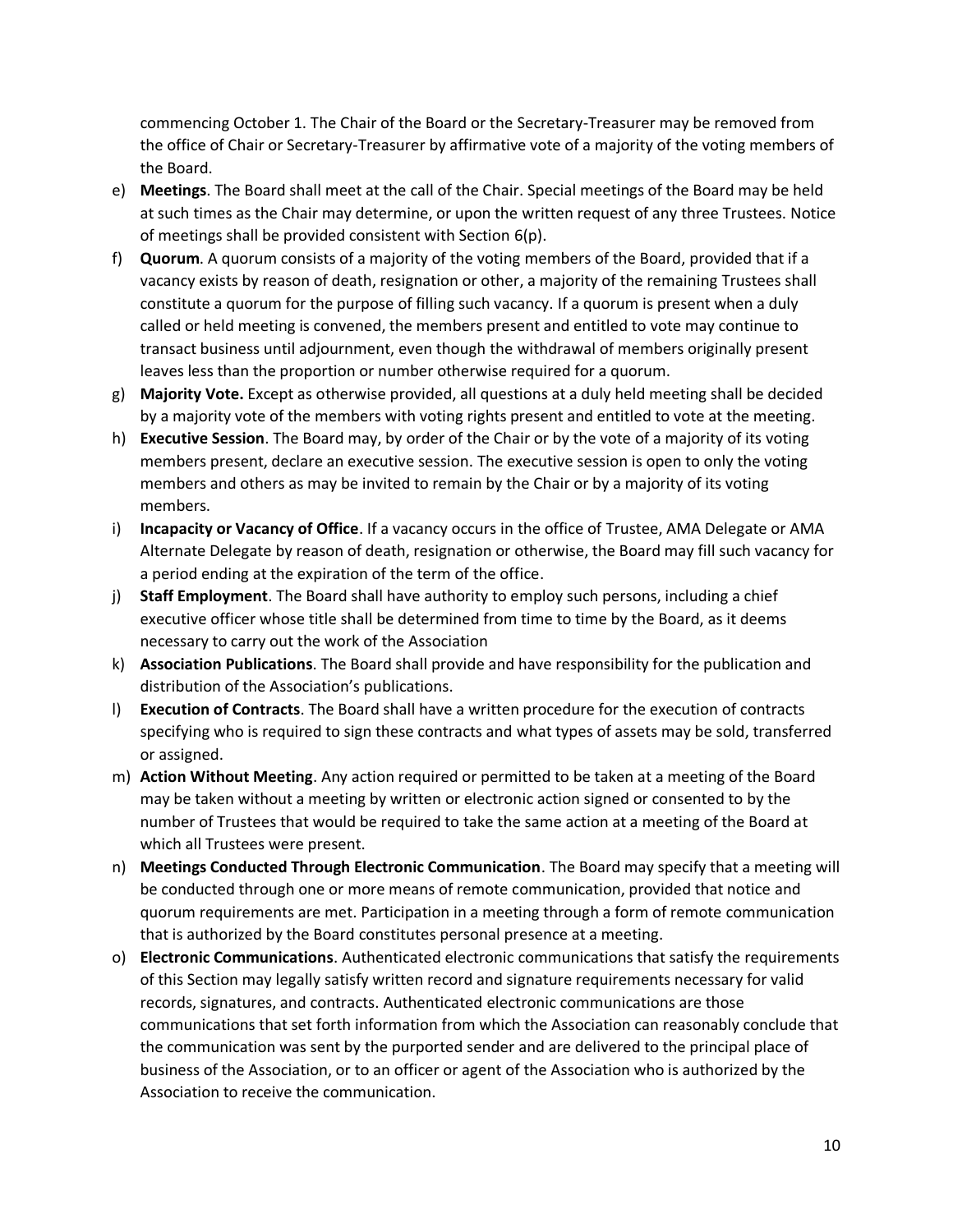p) **Notice**. Notice of the time, date, and location of each meeting may be delivered electronically and shall be given no less than three days prior to a meeting of the Board. Notice is effective when given and is deemed given when the communication is directed to the Trustee.

## Section 7: Committees and Sections

- a) **Executive Committee.** The Board may establish an Executive Committee, which shall have the authority to manage the business of the Association in the interval between meetings of the Board. The Executive Committee shall also perform other duties as assigned by the Board. The Executive Committee shall at all times be subject to the control and direction of the Board, with all actions taken being reported to and approved by the Board no later than its next regular meeting. The Executive Committee shall have five members including the Chair of the Board, President, President-Elect, the Immediate Past President, and the Secretary-Treasurer. At the invitation of the Chair of the Board, other parties may attend the meeting but shall have no right to vote.
- b) **Committee on Finance and Audit.** The Board shall establish a Committee on Finance and Audit. The Secretary-Treasurer shall be the chair of the committee. The committee shall monitor the financial status of the MMA, develop a budget for recommendation to the Board, and report as appropriate to the Board.
- c) **Nominating and Leadership Development Committee.** The Nominating and Leadership Development Committee shall report to the membership a slate of candidates that meet the relevant eligibility criteria for the offices of AMA Delegate, AMA Alternate Delegate, President-Elect, and Trustee. The Immediate Past-President of the Association shall serve as Chair of the Nominating and Leadership Development Committee. If the Immediate Past-President is unable to serve, the President shall appoint a Chair from among the members of the Committee. The remaining members of the Committee shall be the President-Elect, Chair of the Board or designee, Chair of the AMA Delegation or designee, and two past MMA Presidents invited to serve in reverse chronology of their terms of office. The President shall appoint a member from each trustee district that is not represented by one of the slotted positions. A member of the Nominating and Leadership Development Committee may not be nominated for the position of President-Elect or Trustee. A member of the Committee may be nominated as an AMA Delegate or Alternate but must withdraw from the AMA Delegate and AMA Alternate Delegate discussion when these nominations are discussed by the Committee.
- d) **Authority to Create Committees**. The Board may create additional committees and may designate the duties, powers, and terms of membership of such committees. No committee may be given authority to amend the Articles of Incorporation or these Bylaws. Committees are subject to the direction and control of the Board.
- e) **Authority to Establish Sections**. The Board may create sections for the purpose of organizing members with identifiable common or unique interests. The Board shall specify the composition, form, and function of each section so created. Membership in a section is limited to members of the Association. Sections are subject to the direction and control of the Board.
- f) **Subcommittees and Ad Hoc Committees.** Committees and sections may establish subcommittees and ad hoc committees within guidelines established by the Board.
- g) **Rules of Procedure.** Except where otherwise provided by resolution of the Board, the following procedures apply to meetings of a committee or section: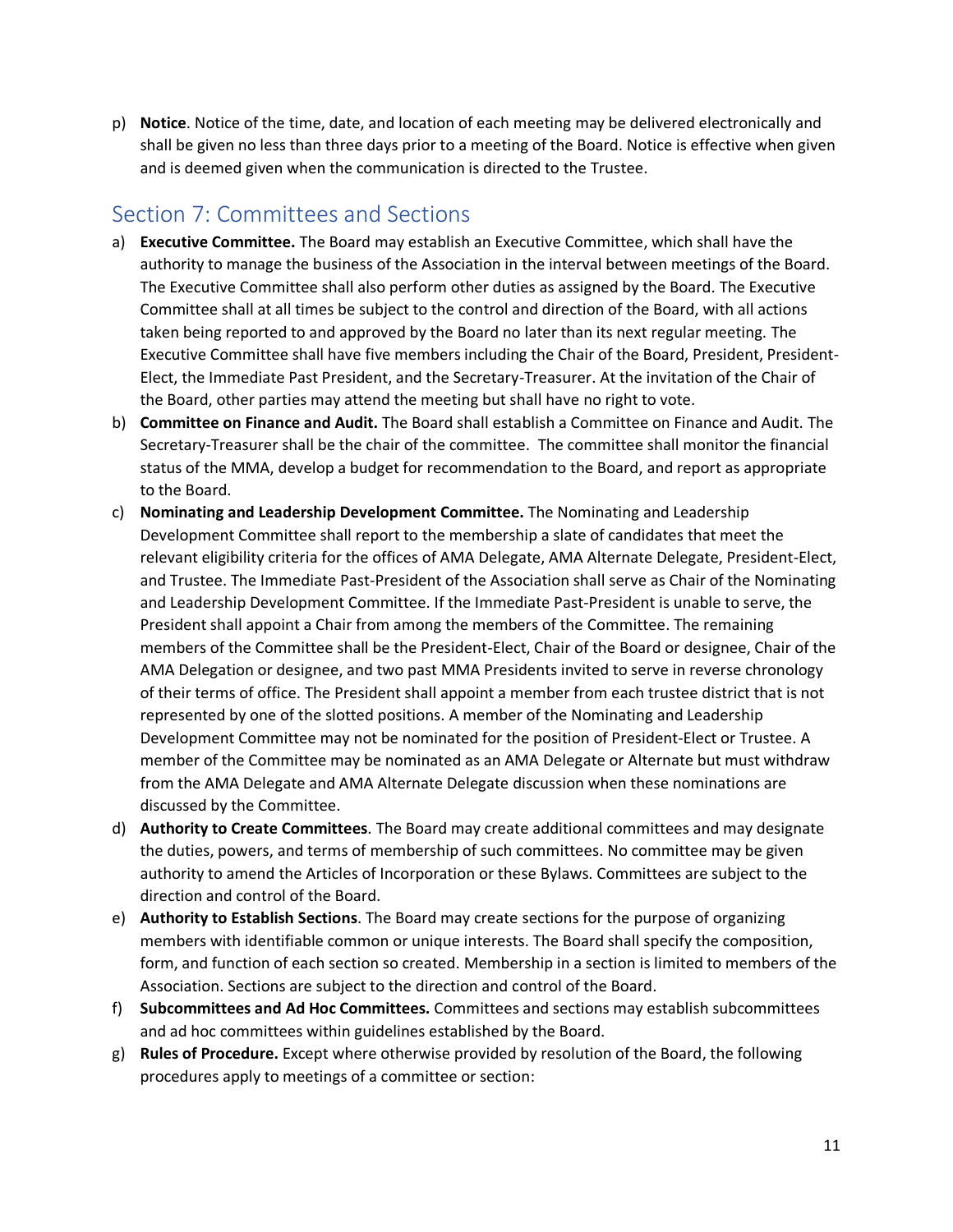- 1) Call of the Chair. Each committee or section shall meet at the call of its chair or at a regular time determined by the committee or section. Such meetings shall be called by giving at least three days' notice to all members. Notice may be delivered electronically, is effective when given, and is deemed given when the communication is directed to the member.
- 2) Quorum. The presence of not less than one-third of voting members of the committee constitutes a quorum for the transaction of business. After a quorum is established, a committee or section may continue to transact business until adjournment without regard to the number of voting members present.
- 3) Majority Vote. All questions at a duly held meeting shall be decided by a majority vote of the voting members present and entitled to vote at the meeting.
- 4) Minutes and Reports. Each committee or section shall report its activities to the Board. Minutes, if any, of the meetings must be made available upon request to members of the committee or section and to members of the Board.
- 5) Remote Communication. A committee or section may meet via remote communication. Participation in a meeting by remote communication constitutes personal presence at the meeting.
- h) **Committee Members Considered Trustees.** Committee and Policy Council members are considered directors for purposes of Minnesota Statutes Sections 317A.251, 317A.255, and 317A.521 as now enacted or hereafter amended, supplemented, or substituted.

# Section 8: Policy Council

- a) **Responsibility and Authority.** The Policy Council is an advisory body to the Board on issues with the greatest impact on the most members, including health policy, governance, and administrative issues facing Minnesota physicians and the Association.
- b) **Composition**. The Policy Council consists of 40 members determined consistent with Board policy.
- c) **Membership Criteria.** Each member of the Policy Council must:
	- 1) Meet the membership requirements of Section 1(b);
	- 2) Be an active member of the Association;
	- 3) Except for the President-Elect and the Council's appointee to the Board, not be a member of the Board.
	- 4) At the time of appointment, not be a Chair of a Committee created by the Board under Section 9(d).
- d) **Appointment Terms**. Each Policy Council member, except the President-Elect, shall be appointed for a term of three years beginning January 1 and ending December 31. Terms of the members shall be arranged so that, as nearly as possible, one-third of the Council shall be appointed each year. Each person can serve no more than two, non-consecutive terms. The Policy Council Chair shall be elected from among the Policy Council members and serve for a term of one year, with a maximum of three terms.
- e) **Majority Vote and Quorum.** All questions at a duly held meeting shall be decided by a majority vote of the Council members present at the meeting. A quorum consists of one-third of the voting members of the Council.
- f) **Relationship to the Board of Trustees.** The Policy Council is an advisory body to the Board. Policy recommendations adopted by the Policy Council shall be referred to the Board for consideration. The Board shall vote on whether to adopt the Council's policy recommendations consistent with